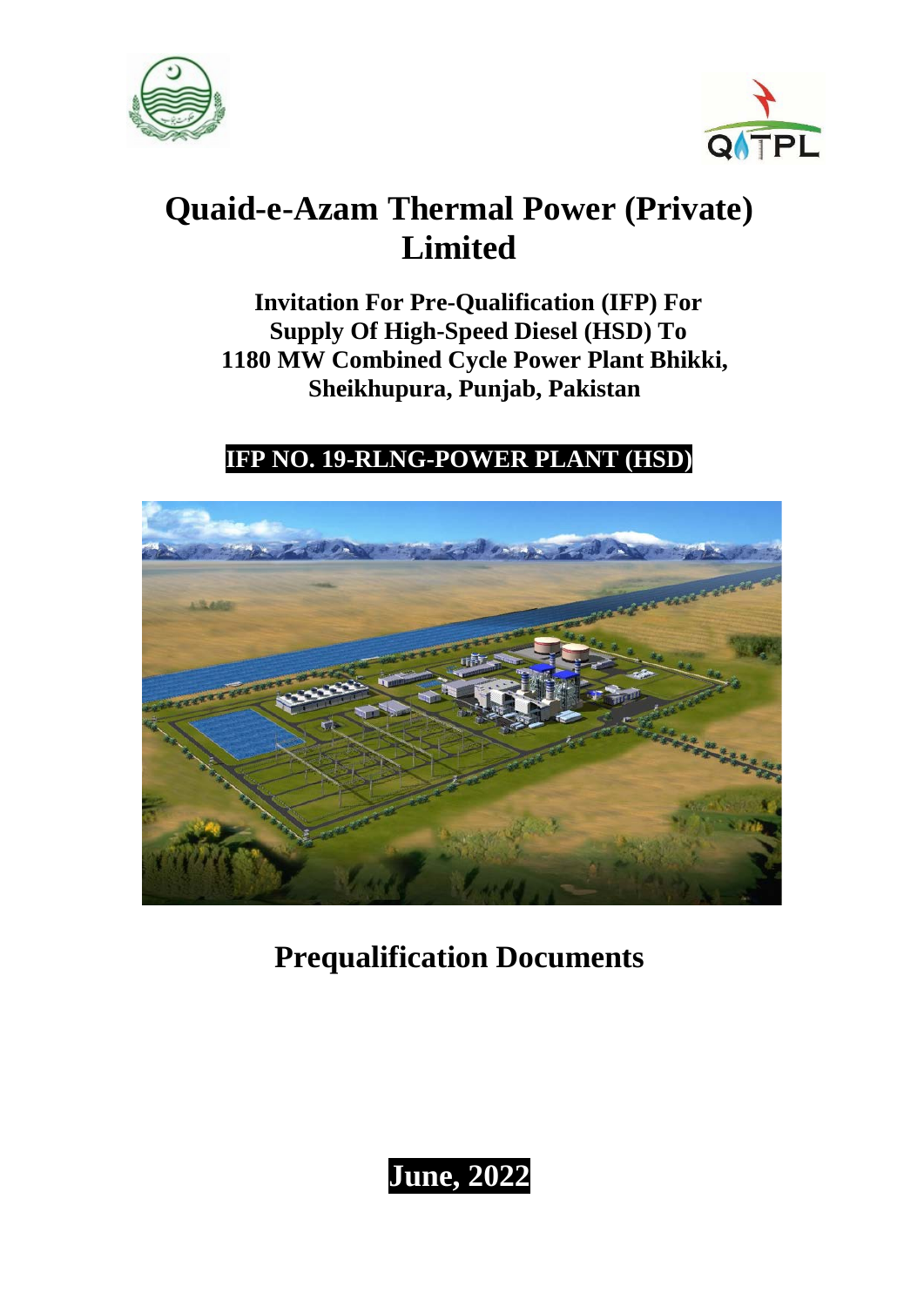#### **1. Project Background and Scope of Application**

In connection with the Invitation for Prequalification (IFP) No. 19-RLNG-POWER PLANT (HSD), Quaid-e-Azam Thermal Power (Pvt.) Limited (QATPL), the Company, issues this Prequalification Document to Applicants interested and capable in bidding for the Supply of High-Speed Diesel (HSD) to 1180 MW Combined Cycle Power Plant Bhikki (the Power Plant) for three years as the demand arise for operations of the Power Plant on HSD. However, during the operations of Power Plant, it may require 4.5 million Liters on daily basis.

QATPL is a private limited company, wholly owned by Government of Punjab and incorporated under the repealed Companies Ordinance, 1984 (now Companies Act, 2017). QATPL has established and operating 1180 MW (Gross) Combined Cycle Power Plant at Bhikki, Sheikhupura, 18km from Sheikhupura under the IPP (Independent Power Producer) regime. RLNG is the primary fuel for the Power Plant whereas High Speed Diesel (HSD) will be used as a backup fuel. Configuration of the Plant comprises of two (02) GE Frame 9HA.01 Gas Turbines, two (02) Heat Recovery Steam Generators and one (01) Alstom Steam Turbine.

Therefore, QATPL intends to select a reputed Oil Marketing Company (OMC) to carry out the Supply of High-Speed Diesel (HSD) for three (03) years for the operations of Power Plant.

#### **2. Qualification Criteria**

An Applicant shall fulfill the following criteria for prequalification.

- (a) The Applicant must not have been declared ineligible / blacklisted by any Governmental / Semi- Governmental agency / department.
- (b) The Bidder must be on the Active Taxpayer List and hold a valid Income Tax and Sales Tax Registration Certificates; and,
- (c) The Bidder must hold a valid license (provisional license shall not be accepted) from the Oil & Gas Regulatory Authority (OGRA) OR Ministry of Petroleum and Natural Resources OR any other government agency authorized to issue such licenses establishing the Oil Marketing Company (OMC) status of the Bidder for a minimum of the last five (05) years.
- (d) The Applicant must have an Oil Storage Depot in the District of Sheikhupura.

#### **3. Documents to be Attached with the Applications**

- (a) Application Submission Sheet [As attached].
- (b) Applicant Information Sheet [Form-1].
- (c) Valid NTN and STN Certificate.
- (d) Valid OGRA License establishing the OMC status of theApplicant.
- (e) Original affidavit duly authenticated by the relevant government agency on nonjudicial stamp paper that the Applicant hasn't been declared ineligible / blacklisted as per Clause 2(a) above.
- (f) Any other documentary evidence required as per the abovementionedrequirements.

#### **4. Deadline for Submission of Applications**

Applications shall be submitted by the Applicants through courier / express mail or by hand at the following address no later than 1500 hours [PST] on 28 June, 2022;

Attention: Mr. Usman Saeed, (General Manager Admin & HR), Address: Quaid-e-Azam Thermal Power (Private) Limited, First Floor, 7-C-1 Gulberg III, Lahore, Pakistan Telephone: +92-42-35750936-7, Cell: +92-321-8880122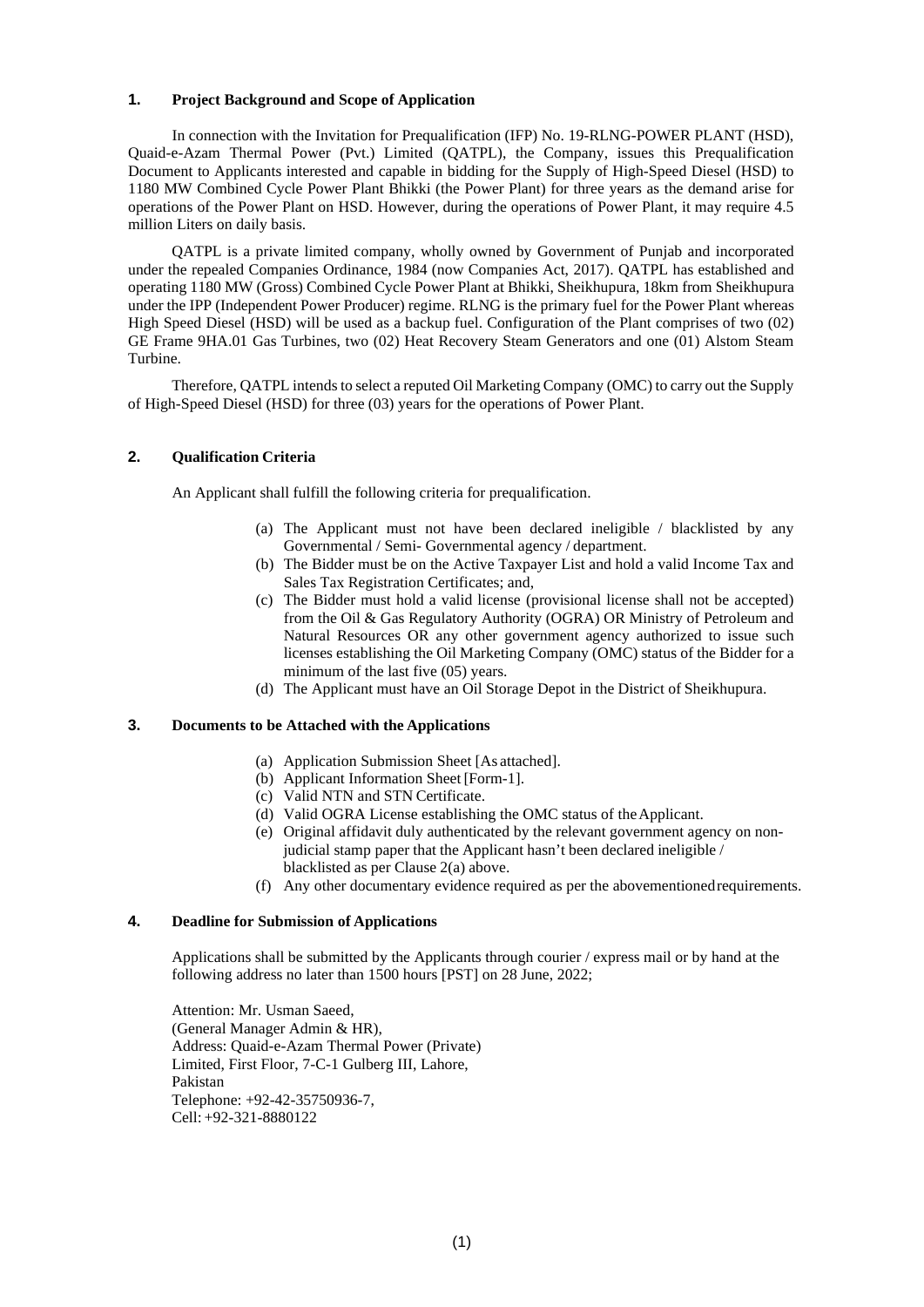### **Application Submission Sheet**

Date: .................................................... IFP No.: 19-RLNG-POWER PLANT (HSD)

**Invitation for Prequalification for Supply of High Speed Diesel (HSD) for 1180 MW Combined Cycle Power Plant Bhikki, Bhikki, Punjab, Pakistan.**

To:

Mr. Usman Saeed, (General Manager Admin & HR), Address: Quaid-e-Azam Thermal Power (Private) Limited, First Floor, 7-C-1 Gulberg III, Lahore, Pakistan Telephone: +92-42-35750936-7, Cell: +92-321-8880122 Facsimile number: +92-42-5750939, Email: [gmadminhr@qathermal.com](mailto:gmadminhr@qathermal.com)

We, the undersigned, apply to be prequalified for the referenced IFP and declare the following:

- (a) We have examined and have no reservations to the PrequalificationDocuments..
- (b) We have not been declared ineligible / blacklisted in accordance with Clause 2(a).
- (c) We understand that you may cancel the prequalification process at any time and that you are not bound either to accept any Application that you may receive or to invite the prequalified Applicants to bid for the subject contract of this prequalification, without incurring any liability to the Applicants.
- (d) We agree to permit the Company or its representative to inspect our accounts and records and other documents relating to the Application for prequalification and to have them audited by auditors appointed by the Company.
- (e) All of the Forms accompanying the Application have duly been signed by the undersigned and stamped.

| (Name of Applicant) | Date           |
|---------------------|----------------|
| Witness $#1$ :      | Witness $#2$ : |
|                     |                |
|                     |                |
|                     |                |
| Date:               | Date:          |
|                     |                |